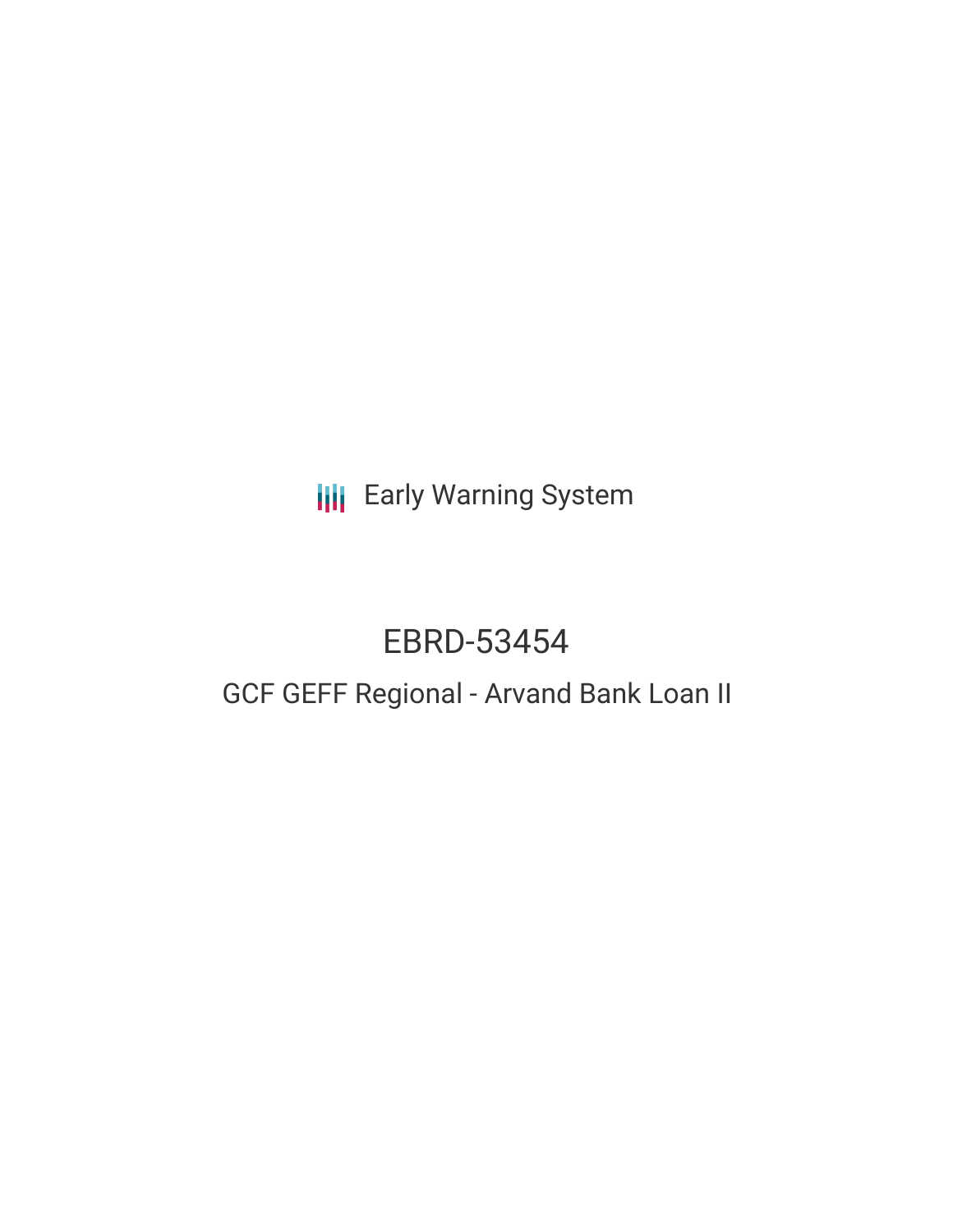

#### **Quick Facts**

| <b>Countries</b>               | Tajikistan                                              |
|--------------------------------|---------------------------------------------------------|
| <b>Financial Institutions</b>  | European Bank for Reconstruction and Development (EBRD) |
| <b>Status</b>                  | Approved                                                |
| <b>Bank Risk Rating</b>        | U                                                       |
| <b>Voting Date</b>             | 2022-03-01                                              |
| <b>Borrower</b>                | <b>Arvand Bank</b>                                      |
| <b>Sectors</b>                 | Finance                                                 |
| <b>Investment Type(s)</b>      | Loan                                                    |
| <b>Investment Amount (USD)</b> | $$2.25$ million                                         |
| <b>Project Cost (USD)</b>      | $$3.00$ million                                         |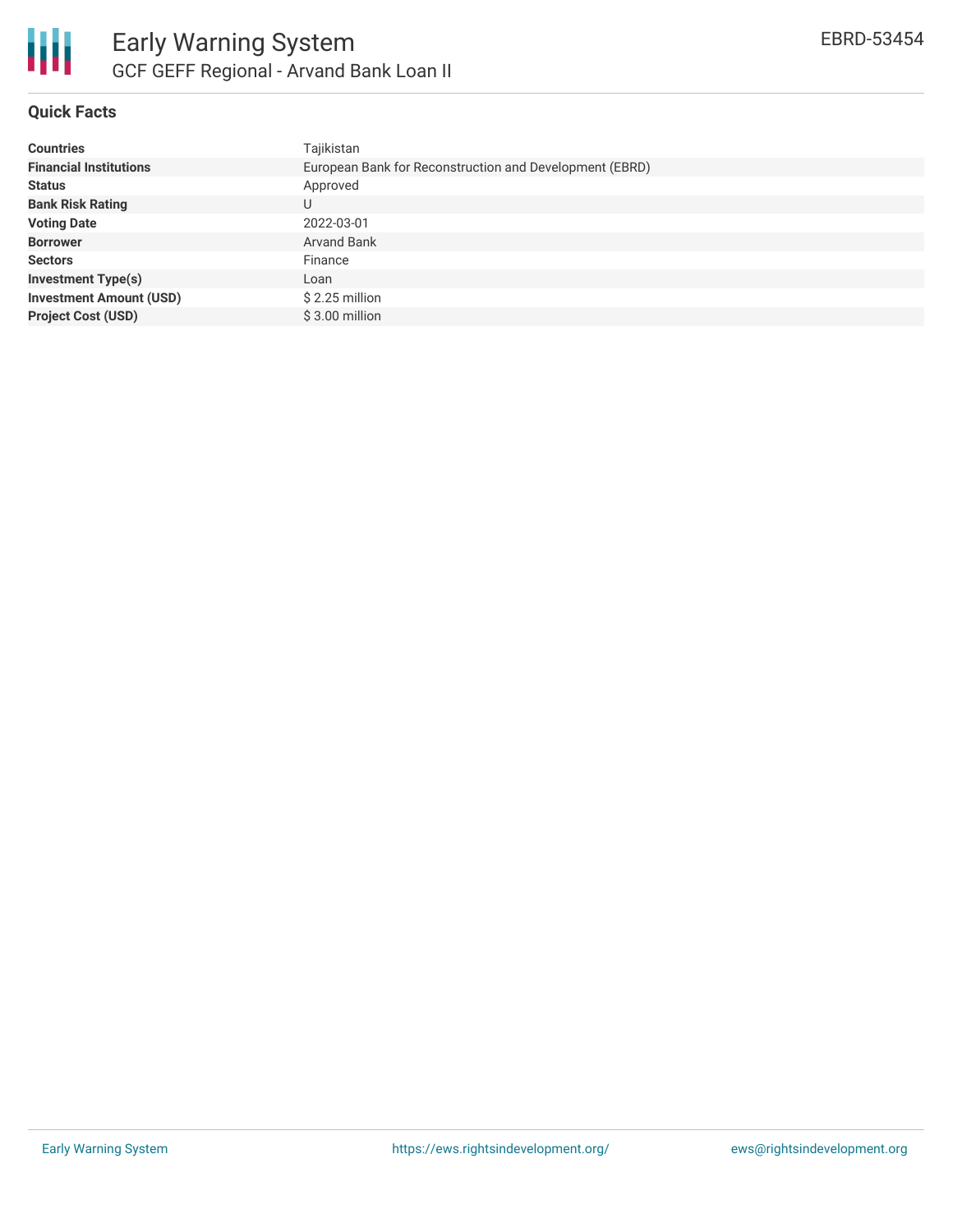

#### **Project Description**

According to EBRD website, a senior loan have been provided to Arvand Bank by EBRD ( 2.25 million USD) & Green Climate Fund (GCF) (US\$ 0.75 million). The project objective is to promote investments in efficient limate change mitigation and adaptation technologies.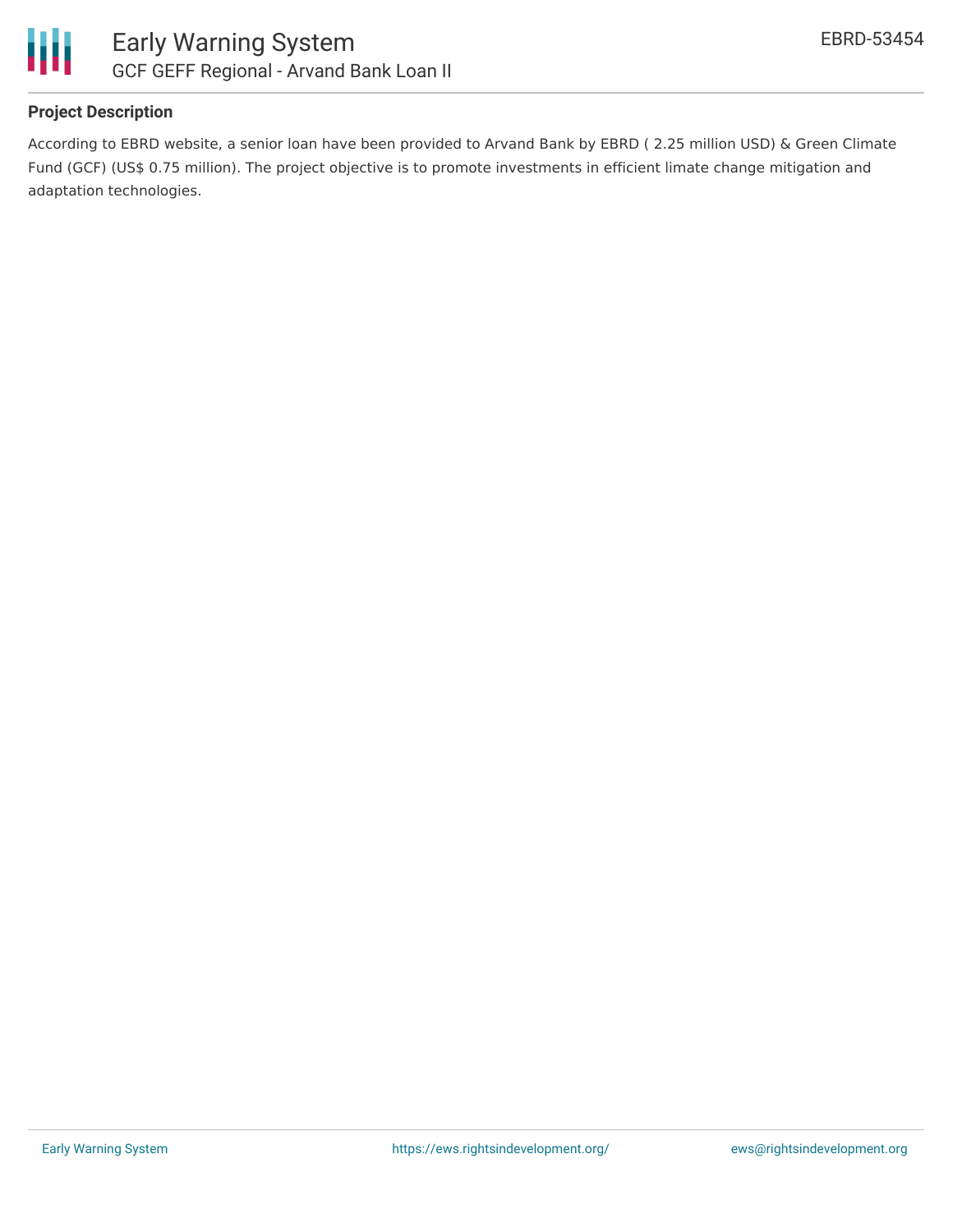#### **Investment Description**

European Bank for Reconstruction and Development (EBRD)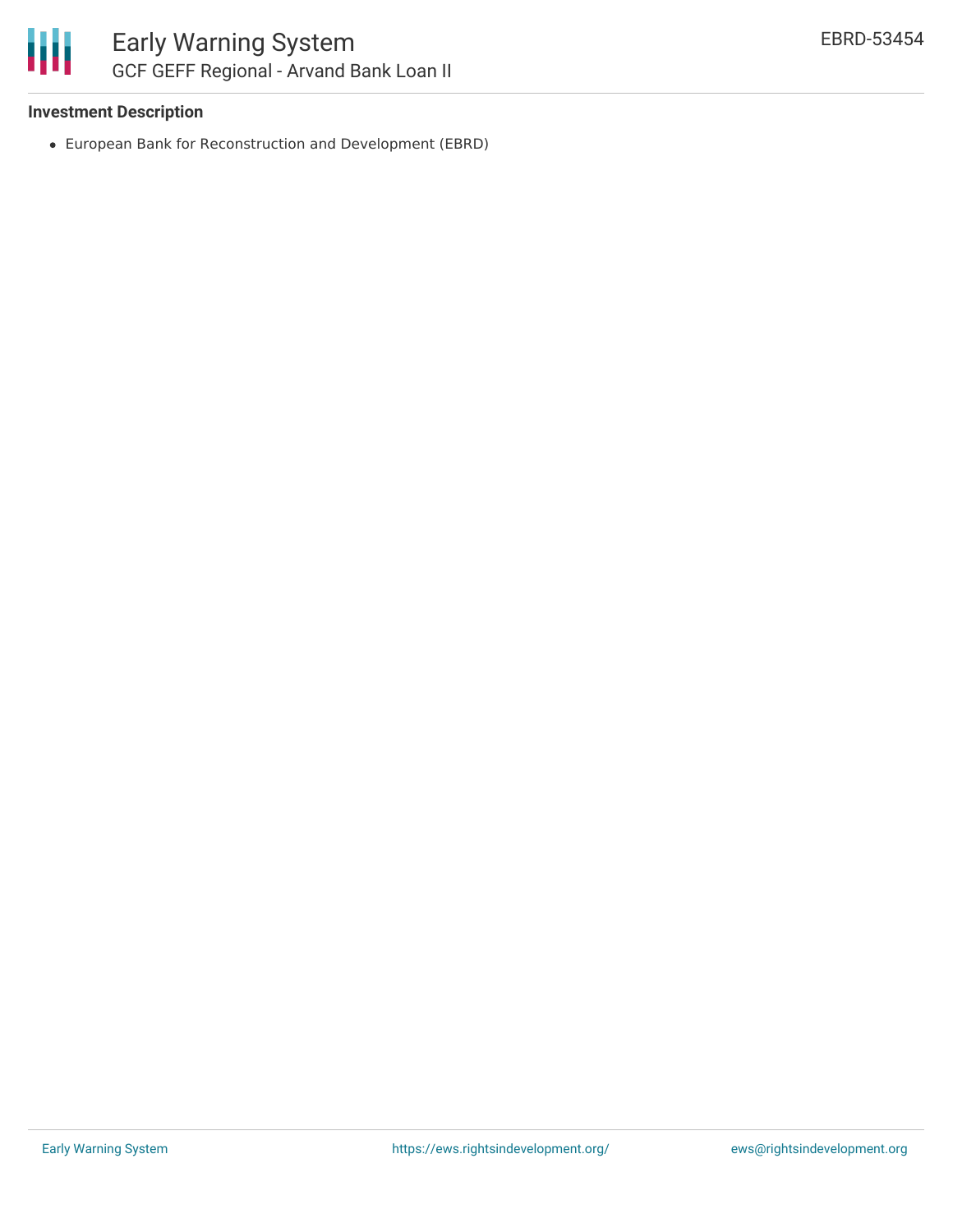

### Early Warning System GCF GEFF Regional - Arvand Bank Loan II

| <b>Private Actor 1</b> | <b>Private Actor</b><br>1 Role | <b>Private Actor</b><br><b>Sector</b> | <b>Relation</b>          | <b>Private Actor 2</b> | <b>Private Actor</b><br>2 Role | <b>Private Actor</b><br>2 Sector |
|------------------------|--------------------------------|---------------------------------------|--------------------------|------------------------|--------------------------------|----------------------------------|
| $\sim$                 | $\overline{\phantom{a}}$       |                                       | $\overline{\phantom{a}}$ | Arvand Bank CJSC       | Client                         | Finance                          |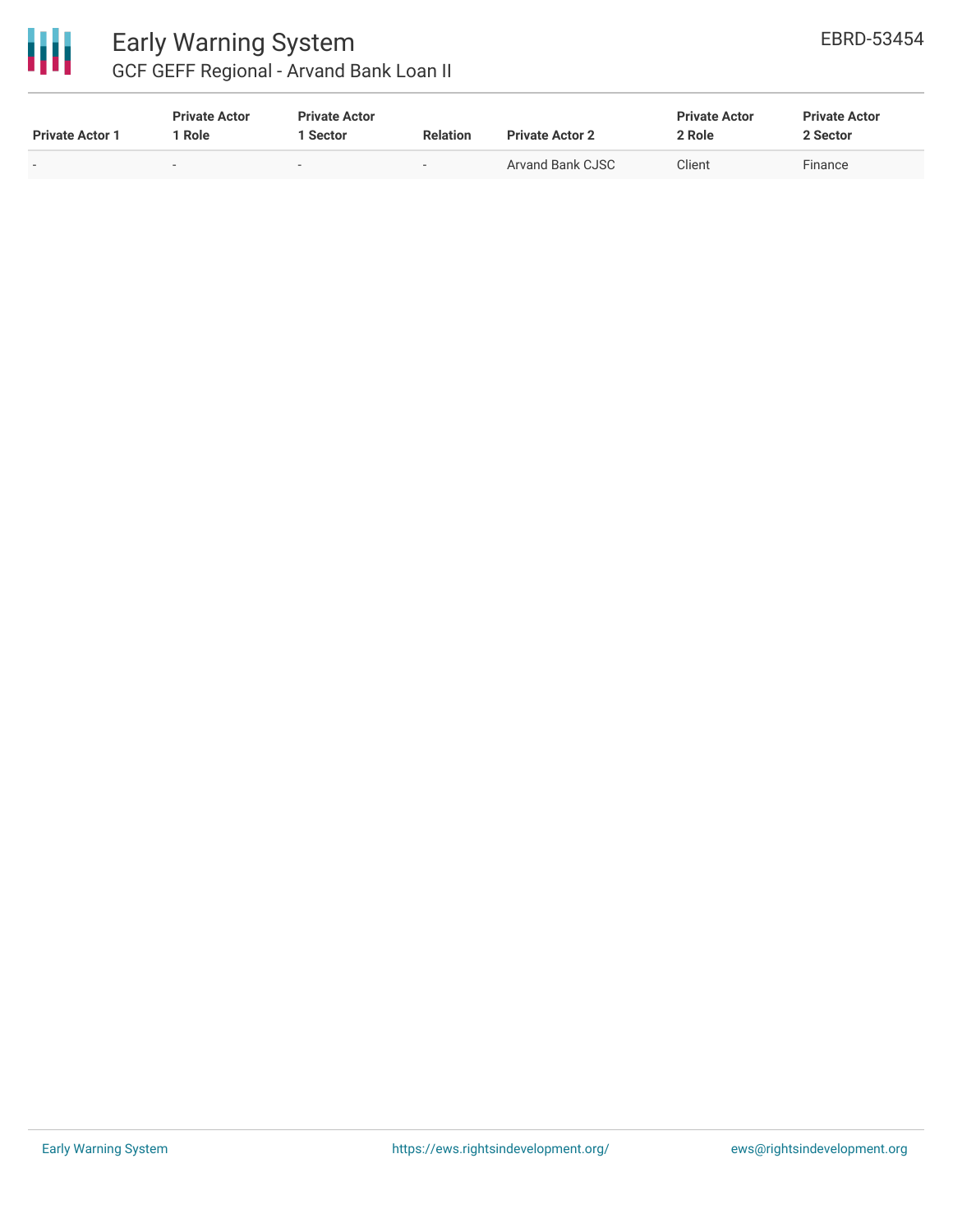#### **Contact Information**

#### **COMPANY CONTACT INFORMATION**

Gulnora Yakubovagulnora.yakubova@arvand.tj+992 44 600 14 00www.arvand.tjCJSC Bank Arvand 1A Somoni Avenue Khujand, 735700, Republic of Tajikistan

#### **ACCESS TO INFORMATION**

You can request information by emailing: accessinfo@ebrd.com or by using this electronic form: https://www.ebrd.com/eform/information-request

#### **ACCOUNTABILITY MECHANISM OF EBRD**

The Project Complaint Mechanism (PCM) is the independent complaint mechanism and fact-finding body for people who have been or are likely to be adversely affected by an European Bank for Reconstruction and Development (EBRD)-financed project. If you submit a complaint to the PCM, it may assess compliance with EBRD's own policies and procedures to prevent harm to the environment or communities or it may assist you in resolving the problem that led to the complaint through a dialogue with those implementing the project. Additionally, the PCM has the authority to recommend a project be suspended in the event that harm is imminent.

You can contact the PCM at: pcm@ebrd.com or you can submit a complaint online using an online form at: http://www.ebrd.com/eform/pcm/complaint\_form?language=en

You can learn more about the PCM and how to file a complaint at: http://www.ebrd.com/work-with-us/project-finance/projectcomplaint-mechanism.html